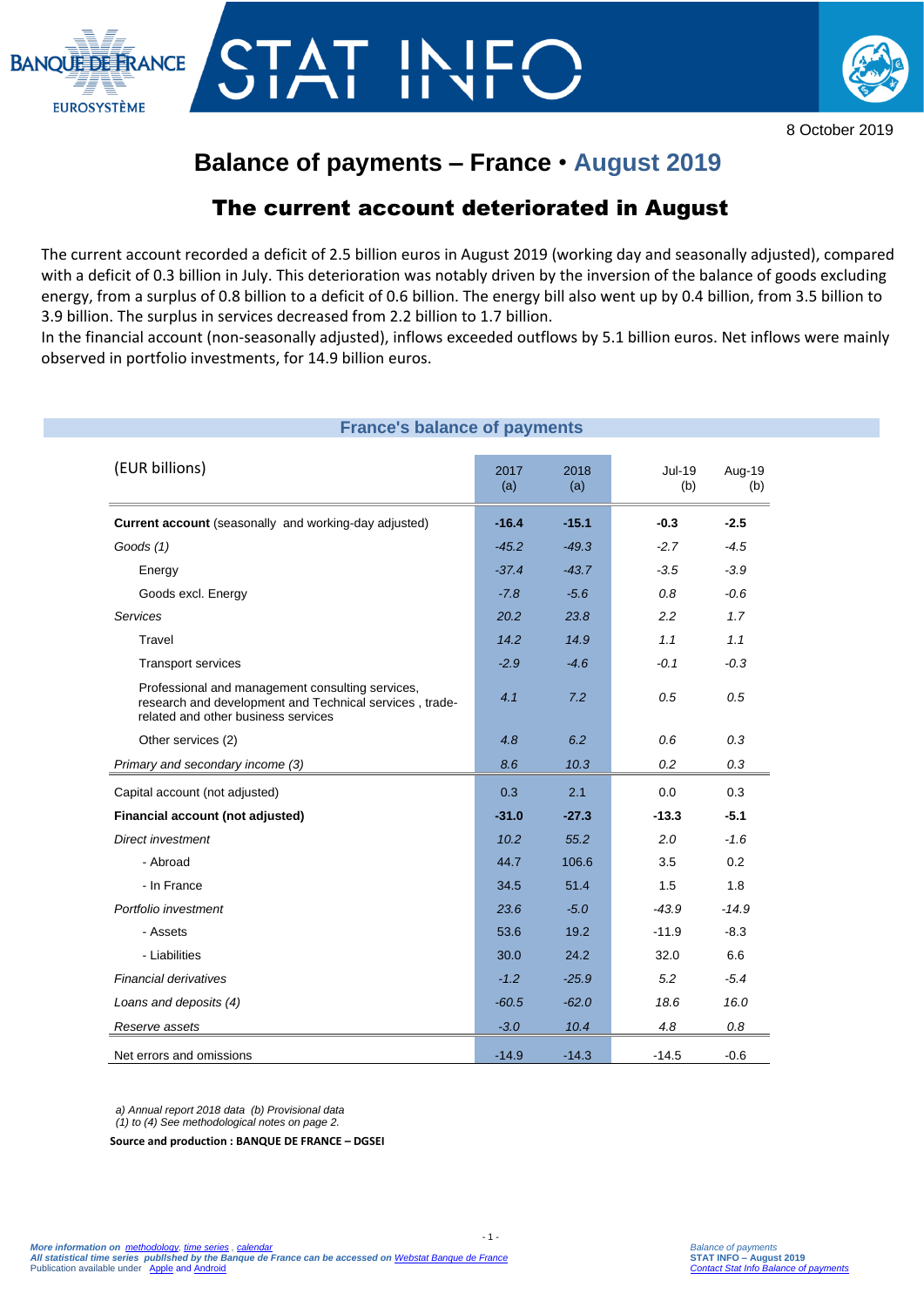





#### **Methodological notes relating to pages 1 and 3**

(1) Data on trade in goods are FOB-FOB values, which means without cost, insurance and freight. This expenditure is recorded in the services item. Exchanges of goods cover General merchandise published by the Directorate General of Customs and Excise (DGDDI) on one side, merchanting and methodological adjustments calculated by the Banque de France, on the other side. In order to ensure the comparability of French balance of payments with those of other countries and conformity with the international standards, the international standard for Balance of Payments statistics is released under the aegis of the International Monetary Fund. The key concept for the balance of payments is the concept of economic ownership which is consistent with the national accounts.

(2) Services other than travel (tourism and professional travels), transport services, professional and management consulting services, R&D and development and technical services, trade-related and other business services include manufacturing, maintenance and repair, construction, insurance and pension services, financial services, charges for the use of intellectual property, telecommunication, computer and information services, personal, cultural and recreational services and government goods and services.

(3) Income includes primary and secondary incomes. Primary income refers to the flows received by economic agents for their participation in the production process ("compensation of employees") or for the provision of financial assets ("investment income") or for the rental of natural resources ("rent"). Taxes and subsidies on products and production are also included in primary income. Secondary income records current transfers between residents and non-residents. A transfer is a transaction that involves the provision of a good, service, financial asset or another non-produced asset without receiving something of economic value in exchange.

(4) The "other investment" (loans and deposits) component of the financial account includes all transactions in financial assets and liabilities with non-residents that do not concern direct investment, portfolio investment, financial derivatives or reserve assets. In practice, this mainly concerns bank deposits and interbank lending, as well as loans and deposits made by insurance companies and all kinds of investment companies and funds.

 $-2 -$ 

On the Banque de France website a detailed [methodological note on balance of payments and international](https://www.banque-france.fr/sites/default/files/media/2016/11/16/bdp-gb-methodologie.pdf)  [investment position](https://www.banque-france.fr/sites/default/files/media/2016/11/16/bdp-gb-methodologie.pdf) can be found. Highlights on specific topics are also available:

- [foreign direct investments \(English and French\),](https://www.banque-france.fr/en/statistics/balance-payments/foreign-direct-investment)
- [remittances \(French\),](https://www.banque-france.fr/statistiques/balance-des-paiements/la-remuneration-des-salaries-et-les-envois-de-fonds-des-travailleurs)
- [international tourism in France](https://www.banque-france.fr/statistiques/balance-des-paiements/les-services-de-voyages) (French),
- [international banking activity \(English and French\),](https://www.banque-france.fr/en/statistics/balance-payments/international-banking-activity)
- banks foreign establishment (French).
- [net foreign assets \(English and French\).](https://www.banque-france.fr/en/statistics/balance-payments/net-foreign-assets)